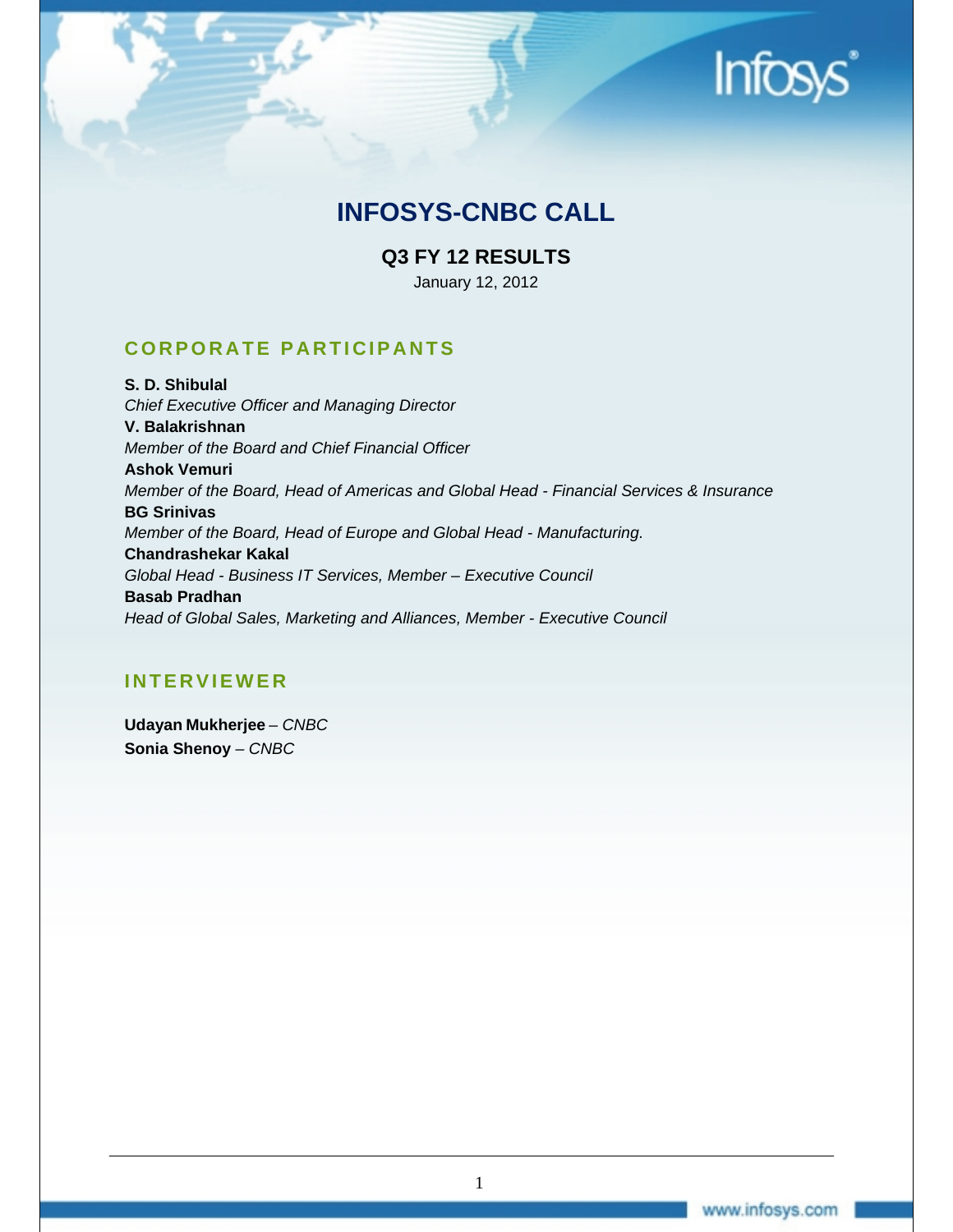# Infos

# **Udayan Mukherjee**

Thank you for joining in. Shibu, the investors are a bit disappointed that you chose to give a flat dollar guidance for the fourth quarter. Why did you do that?

# **S.D. Shibulal**

Let me give you some color on Q3 before I answer that question. I think in Q3 we have done well. We have grown 3.4% in reported currency and 4.4% in constant currency. The operating margins went up by 3% from last quarter to this quarter. We have had good client additions. We added one of the largest number of clients this quarter; 49 new clients have been added and 6 of them in 'Fortune 500' which is a good client addition. The quality of revenue is very important to focus on. Our revenue productivity has gone up again this quarter by 0.8%. If you look at year-on-year our revenue productivity is up by 4%, which means even in a very tough environment, we are able to maintain the quality of revenue. In fact on a 9-month basis, our revenue productivity has gone up by 6%. We have been able to manage the revenue productivity and the quality of revenue in a pretty tough environment. Good deal wins in Q3 - 5 large deals, 2 of them above \$500 mn including rebids. Most of the growth is happening in the areas of investment. Europe grew by 13.7% quarter-on-quarter. Life Sciences and Healthcare, both have grown above the company average, almost double-digit both of them, so area of investment. Overall, in a tough environment, I believe we have done well. Now, the environment is very uncertain. There is a Euro zone crisis. There is no definitive answer to the Euro zone crisis at this point. Client confidence is down. Budgets are getting closed. But the early indication is that it will be flat to marginally down and spending is going to be choppy. I think the spending is going to depend on the client confidence and the environment as we go along. In that situation we need to remain cautious and that is the reason we have given a flat guidance for Q4.

# **Udayan Mukherjee**

The temptation for a lot of investors would be to now extrapolate the fourth quarter guidance into the new year, saying, okay, Infosys is saying 'Fourth Quarter Cautious' that means they will be cautious in April when they speak about FY13. Would it be a wrong assumption or a correlation to draw from what you said for the fourth quarter?

# **S.D. Shibulal**

As we have always said, our guidance is as we see it at that point in time. There are a number of data points which has to come between now and April and they will come. Of course we will do our clients survey between now and April, the budgets will get closed, the spending pattern will emerge. All those factors will come into the guidance. And then in April we will give guidance as we see it at that point in time.

# **Udayan Mukherjee**

Bala, we spoke in the middle of the quarter and you said that final Dollar number will be closer to the lower end of the band. When you speak about flat to negative budgets, what could it mean for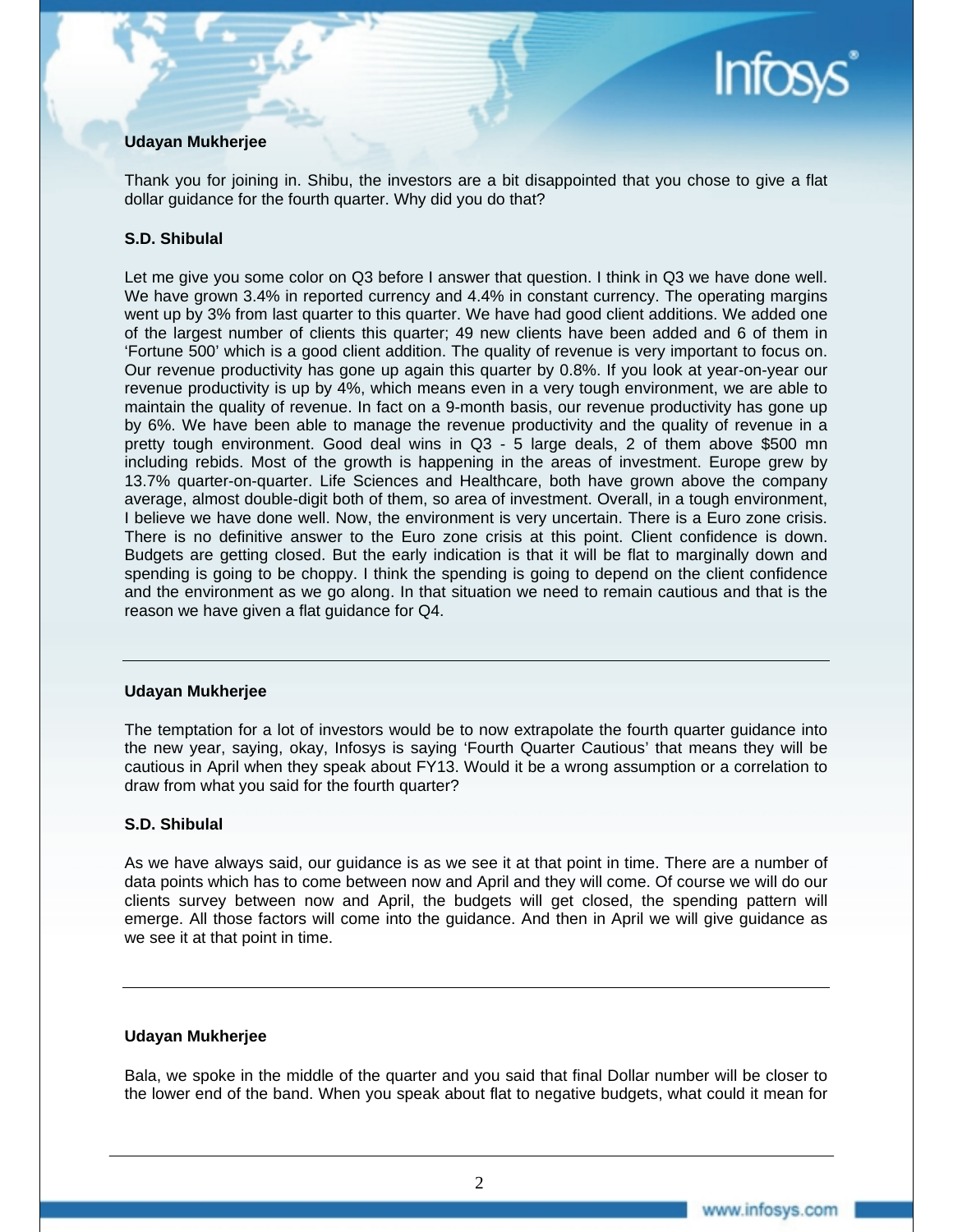

Infosys in terms of Dollar revenue growth going forward factoring in some cross-currency kind of movement?

# **V. Balakrishnan**

It could mean both positive and negative. Positive in the sense that when there is a too much of pressure in the system, where people look for efficiency, offshore is a big game. That is why we keep saying that budget is not important for us, the share of offshoring within the budget is the most critical data point for us. If you look at Europe, Europe is not a big outsourcer like US. The level of offshoring in Europe is still very low and that economy is going through much more trouble times than the US. The level of offshoring in Europe could increase. When we spoke about 2 large \$500 mn deal we signed this quarter, both of them are from Europe. I think there are a lot of opportunities and in tough times, offshoring could increase. The challenge is how confident the clients are in spending the budget. Even if you have a budget, if clients do not spend because of environment, that is what creates the volatility. That is why we are cautious. What happened in Q3 is clients had the budget. When we initially gave the guidance, we were comfortable with that guidance because clients had the budget and we thought they will spend. But when the environment turns bad, they become very cautious on spending. That is why we said we will be closer to the lower end of the guidance, that is where we ended up. I think it will be both positive and negative. It is too early to comment on next year but if the environment remains stable probably we will grow better next year.

# **Sonia Shenoy**

Good morning to both of you and congratulations on this quarter's performance. Shibu, I wanted to ask you about the volume growth trends. The last time when we spoke, you indicated that this year would be a more balanced in terms of quarterly volume growth. This time because of seasonality, there is a bit of a blip but how do you see the trend in the next couple of quarters?

# **S.D. Shibulal**

This quarter our volumes have grown by 3.1%. I think if you look at this year, there is a more correlation between volume and revenue growth and it is more evened out through the year. At the same time as I said we have been able to maintain or improve the quality of revenue and our revenue productivity end up. Next year for all practical purposes, at this point we expect pricing to be stable. Unless there is some totally unplanned event happens that happens, we pricing to be stable.

# **Sonia Shenoy**

Bala, on the account of the margin performance, this time around how much of it has been courtesy pricing. I heard you mention there was a little bit of a bump up this time, how much of it has been courtesy pricing and how much of it has been courtesy the Rupee and what could we expect to see as a stable margin performance?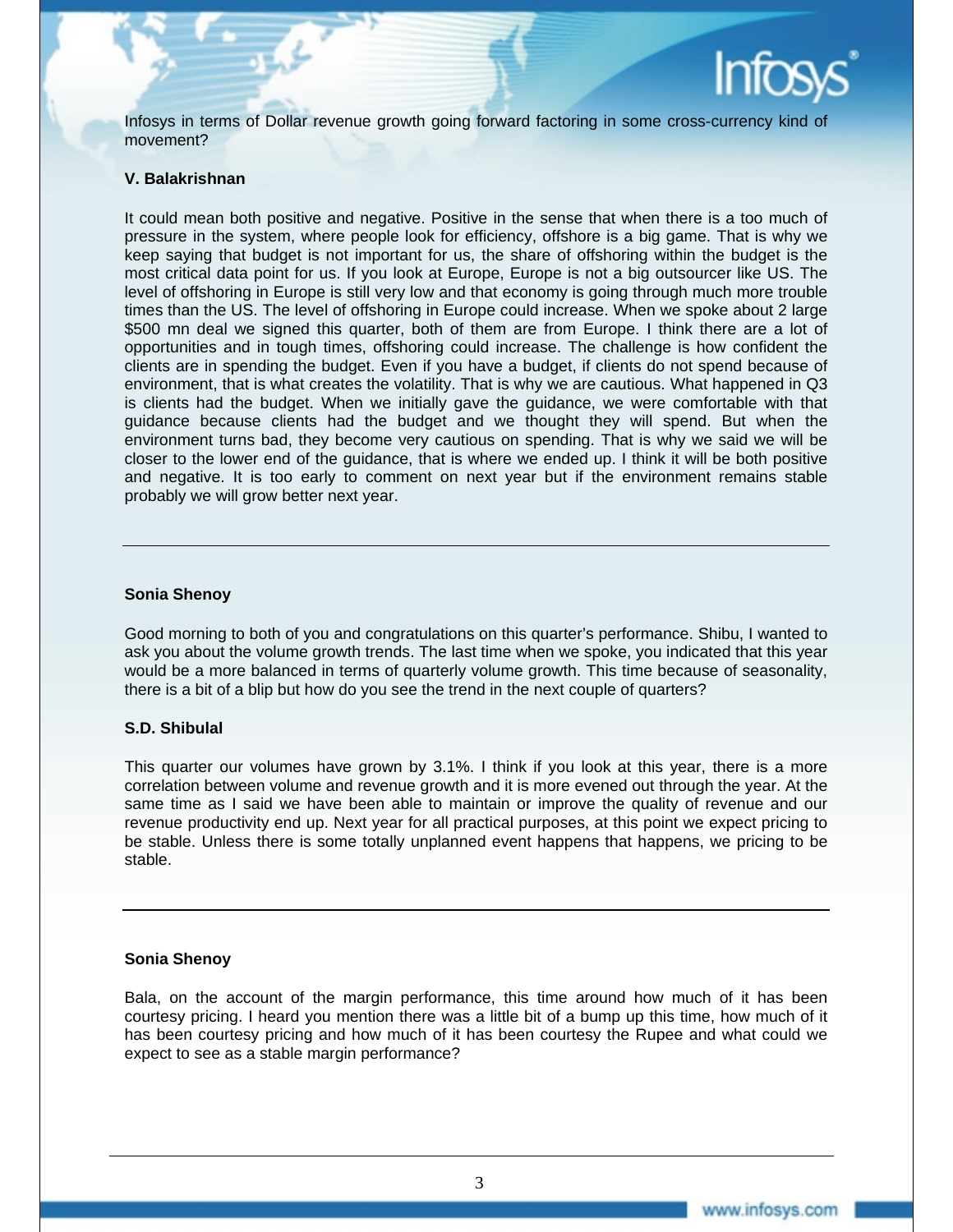

# **V. Balakrishnan**

It is mainly Rupee. If you look at average Rupee rate as compared to Q2, in Q3 we have seen the Rupee depreciating by 11%. That means the operating margin benefit is around 4.4%. We had some increase in other costs, cross-currency impact and drop in utilization to an extent of 1.4%. Net-net we had a benefit of 3% on operating margin. For the Rupee, we assumed it at 52 for next quarter. We believe that currency will be volatile and the chance of it depreciating is higher. There are multiple reasons. A country running a trade deficit for a sustainable period of time cannot have an appreciating currency. It could appreciate in the short-term but in the long-term it has to depreciate. Number two, in a volatile global economic environment, India is seen as an emerging market risk. To that extent the inflows could be lower. Number three, India's growth story still gets impacted because of the paralyzed political system we have today. If we put all that together, the chances of Rupee depreciating is higher. In fact, the regulator has taken some steps on the derivative front and opening up the debt market. That is getting some inflows. You are seeing some short-term appreciation but if you take a medium-term view Rupee, could depreciate further. Our hedging position today is around \$847 mn. We normally hedge for 2 quarters. If you look at the whole industry, I think we have the better management of currency and the impact on the margin because of currency movement is very low.

# **Udayan Mukherjee**

Shibu, coming on those factors that you guys both have been speaking about which is that budgets are not fully frozen yet and there is some deferment of spending happened even in the event where there are budgets in place. Do you see the Q4 picture being consistent with Q3 on that aspect in terms of deferment of spending and are there significant delays in freezing of budget that you expect going into the New Year?

# **S.D. Shibulal**

Two points. If you look at where we were in the beginning of Q3 vs right now there is a marginal degradation. That is what is reflected in the middle of the quarter saying that we will be closer to the lower end. At this point in time we have given a guidance looking already considering that. That has already flown into our models. The guidance for Q4 is as we see it at this point in time and that is what we expect to. But at the same time we are very well prepared. If you look at the utilization, we are at 76% (IT services and consulting) which means we have enough talent in the system to take on an opportunity which comes along. We are very closely in touch with most of our clients. We expect the budgets to get closed latest by middle of Feb. It is already in progress. We are very closely associated with most of our large clients in the budget in process. We see that happening and we expect almost all of it to get closed by the middle of Feb. The early indicator as I said is flat or marginally down. At the same time, there is more interest in offshoring and working with us.

# **Udayan Mukherjee**

Bala, in terms of utilization do you see yourself being able to take it up to 80% kind of level. Given what your thought is on that, do you think 31% plus EBIT margins are sustainable?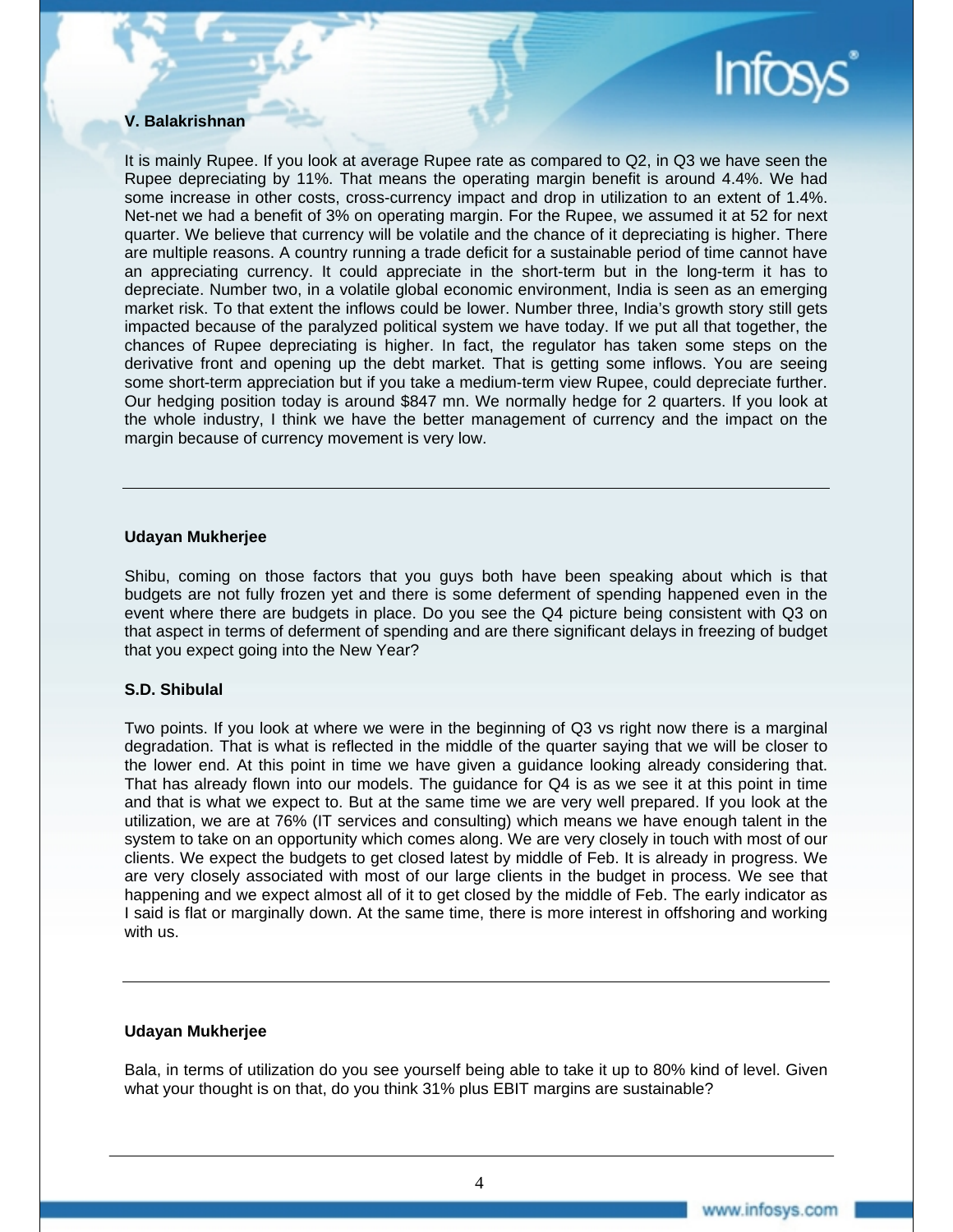

# **V. Balakrishnan**

Utilization excluding trainees, we are comfortable somewhere between 76%-80%. At the peak we went to 81%, 82%, but that will be running the model too tight. We are comfortable somewhere within the band of 76-80%. I think on the margin front we are comfortable because as I said earlier our focus is on high quality growth. We are not in the commoditized business. It is very easy for us to pluck the low hanging fruits and grow faster. We are not in that business. We are focused on balancing the revenue growth and the margin. We are highly focused on margin. If you look at some of the indicators today, we added 49 new clients. In the last 9 months we added 120 clients. Last full year we added only 140 clients, so customer addition this year is very good. Non-top 25 clients are growing faster. Our attrition rate has come down from 17.5% in Q3 11 to 15.4% in Q3 12. We added more laterals. We signed 5 large deals; 2 of them being more than \$500 mn. Our focus on platform, solutions and products is very high. Today, we have a TCV of close to \$300 mn on platforms and solutions. We are focused on high quality growth. As long as we do that, I think we should be more comfortable on the margin front. The only volatility is the currency that we have to look at. But looking at the way Rupee is behaving, I think in the next few quarters at least the Rupee could be under pressure. We are comfortable on the margin.

# **Sonia Shenoy**

That is something I think no one can predict at this point but coming to the point you made about pricing, in the context of market share, how much do you think things would change? Because we are hearing about aggressive price cuts being demanded, etc. Do you think that the dynamics will change a lot and there will be a lot of aggression in terms of pricing going forward?

# **V. Balakrishnan**

That is nothing new to the industry. It is a very large industry. We are talking about India exporting \$60 bn. Each player has its own strategy. Some of them go behind volumes, some of them go behind high quality growth. It is a very large space. We are not working in a very constrained space. Globally, IT spending maybe around \$400 mn-\$500 mn. We have to focus on right side of the market. Our strategy is more to do with Consulting, today 31% of our revenue comes from Consulting & System Integration. Our focus is more and more on non-linear growth, product growth and within the IT Services the quality of growth is good because most of it comes through the Consulting business. As long as you focus on the right side of the market, I think your ability to get better pricing is very high. You need to be profitable for you to make that investment and make the quality of growth much better. That is what we are doing.

# **Sonia Shenoy**

The last time you have indicated that you are not seeing any project cancellations as yet. Does the same thing stand at this point as well?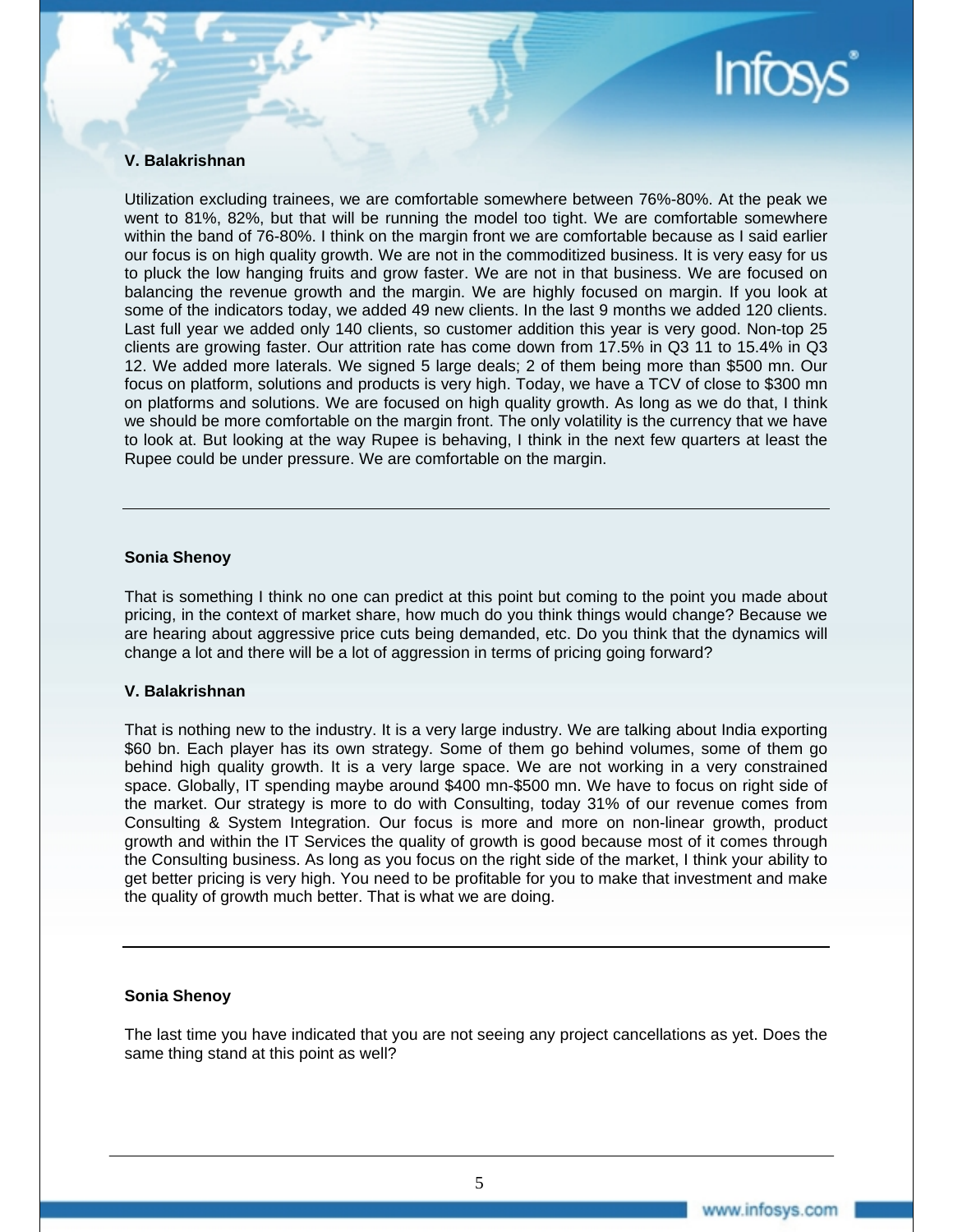# **V. Balakrishnan**

There is no project cancellation. The velocity of business is getting impacted. The projects which were started were never cancelled but the new projects coming in are getting delayed or getting postponed. That is the challenge.

# **Udayan Mukherjee**

Shibu, tell us a little bit more about this relative degradation that you spoke about between  $3<sup>rd</sup>$ Quarter and 4<sup>th</sup> Quarter beginning. What exactly do you mean by there has been mild degradation and if you can just give us some color on whether it is to do with some specific geographies or specific verticals where a little bit of tightness is visible?

# **S.D. Shibulal**

As Bala said we are not seeing project cancellations but we have seen delays in ramp ups. Actually there is a planned ramp up for many of the programs which are running and we are seeing some delays in ramp up, so clients slowing down the ramp up and that is why we said marginal degradation.

# **Udayan Mukherjee**

Top clients?

# **S.D. Shibulal**

No actually, it is broad based. It is not like any single client or any single set of clients. We also started experiencing delays in the decision making which we already talked about. We are continuing to see delays in decision making and very large programs are going through multiple levels of scrutiny which again delays the closure of the deals. Even when we had a very strong large deal closure in Q3, we closed 5 of them. That is what led us to say that there is a marginal degradation in the velocity of business.

#### **Udayan Mukherjee**

Sure. We were just talking to Moshe Katri of Cowen & Company who tracks your company for many years and the reference he made is that in such a sticky environment it may be worthwhile thinking like Cognizant who is more volume obsessed than margin obsessed like Infosys. What do you have to say about that?

# **S.D. Shibulal**

See as Bala explained, I think one needs to run a profitable business. The quality of growth, the quality of the revenue is extremely important. You need high quality revenue. It is not only about revenue and margin, it is about the relevance and the business value which you deliver to the client. The revenue and margin is a reflection of how relevant you are to the client and what is the business value which you are delivering. You have to deliver higher and higher business value to the clients. You have to be more and more relevant to our clients. If you look at all the strategic directions which we are taking- Building Tomorrow's Enterprise, Infosys 3.0, drive-in more

**Infos**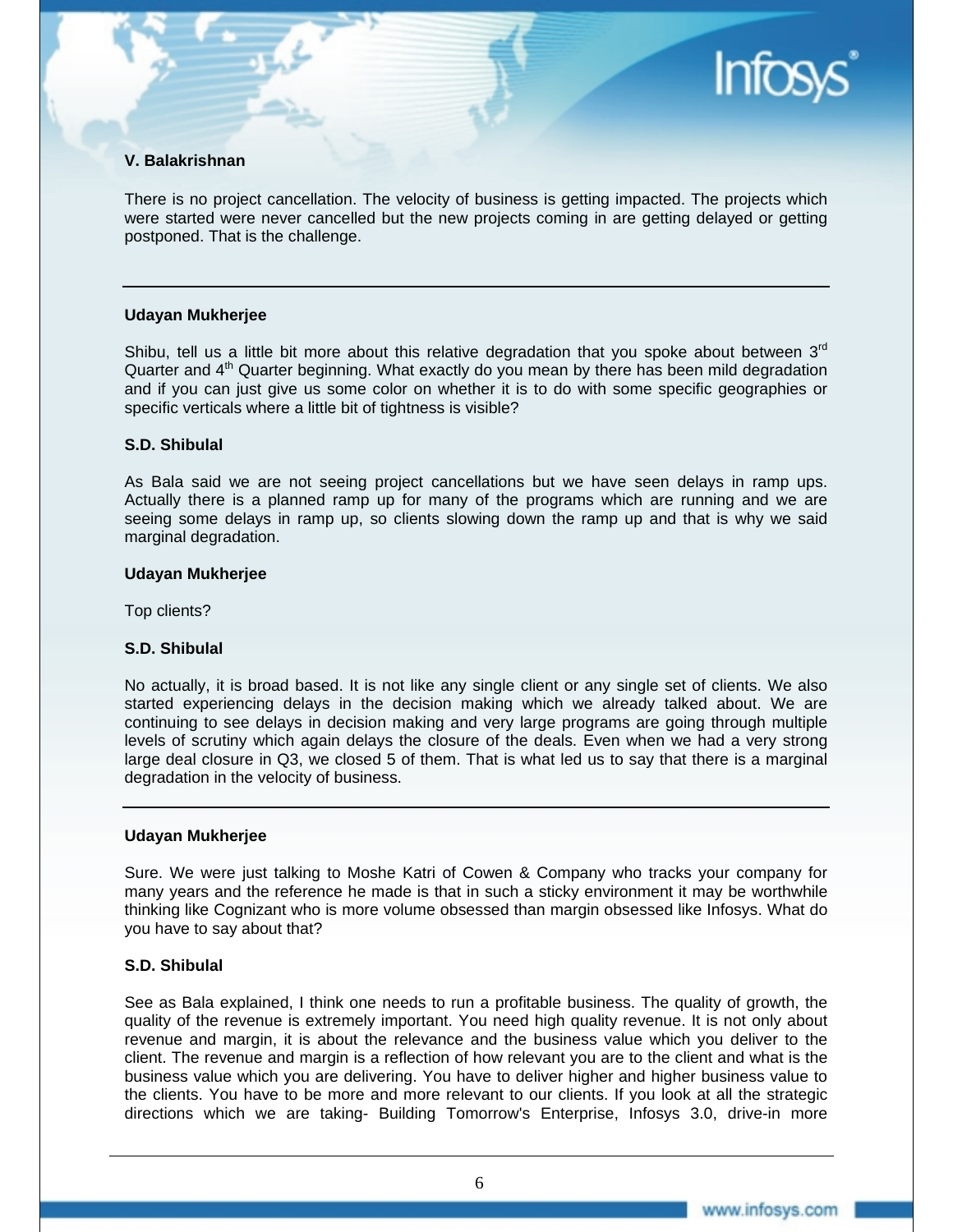consulting and system integration business, creating non-linearity using products and platforms, it is all meant to increase our strategic partnership, increase relevance, increase business value. Once we are focused on this, the quality of revenue has to be good and that is what is reflected. When we say we are looking for quality of revenue, we are looking for stronger partnerships, we are looking for higher relevance, we are looking to deliver higher business value and it is all joined together.

# **Sonia Shenoy**

Bala, we were talking about the geographies and the kind of pressures that we are seeing specifically because Europe is top of mind at this point. Is there any deceleration that you are seeing in terms of order flows from the Euro region?

# **V. Balakrishnan**

We have not seen any deceleration. But definitely there is a cautiousness in the system that is reflected in the velocity of business coming down. We have not seen any project cancellations in Europe also. Europe is a big mess. It is going to take a longer time. What we saw in 2008 was a sudden deceleration in the environment and a sudden uptick. It happened very fast because the US can fix the political system very quickly. Europe is going to be a lingering concern. It is also take a long time, so the recovery is going to take longer. We are living in a different world today. But as I said earlier, the level of offshoring in Europe is still very low. There is an opportunity for offshore players like us. I think next year, if there is no catastrophe, Europe does not breakup, I think Euope should be good for us.

# **Udayan Mukherjee**

Shibu, typically going in sluggish environments, what is your experience between January to March in the period when budget gets frozen up. Do you see clients actually giving you more clarity as you wait through this period or it is actually a bit of a sluggish mode where decisions are not made and you do not have a clear picture as you go into April?

# **S.D. Shibulal**

See if you look at our business model, we have a very strong relationship with our clients. There are very senior level client partners in each of our large accounts. So we definitely start seeing early indicators by the time we are in April. We will get a good feel about how the clients are planning to spend budget, what are the areas of interest and how much of the discretionary spend is going to be spent. We will definitely have a much better idea by the time we are here in April.

# **Udayan Mukherjee**

Last question, I know you spoke about the value proposition but do you lose any sleep at *Infosys over the fact that Cognizant is snipping at your heels and may come very close to you in terms of overall Dollar revenues this year?*

# **S.D. Shibulal**

I think we should be focused on our strategies and our execution. As an organization, we have always executed on our strategies. If you look at the history, in the last 10 years we have taken the consulting and system integration revenue from 5% to 30%. We have grown European business.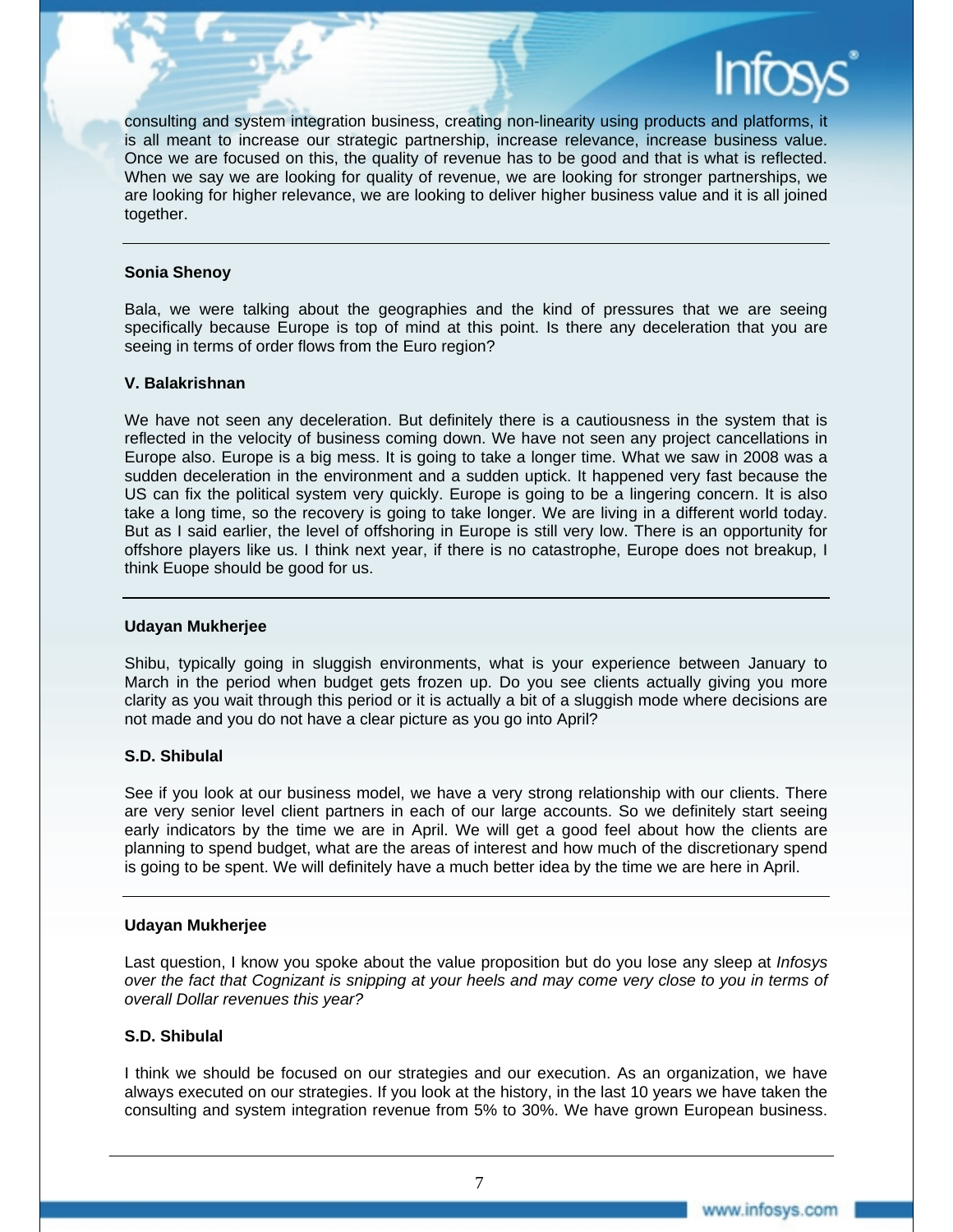

#### **Udayan Mukherjee**

We have got Ashok Vemuri, BG Srinivas, Basab Pradhan and Chandrashekar Kakal joining in to take us through the fine print of many of the geographies and verticals that they lead at the company. Gentlemen, good morning and Happy New Year to all of you.

Under 1% growth in North America, Ashok, is there any of the deferment of spending that Shibu spoke about earlier which was visible in this quarter?

# **Ashok Vemuri**

Some of it yes. But if you look at the broad sector especially financial services or if you look at retail, we have shown actually significant amount of growth. I think the US market is going through its own set of yoyos, probably not as accentuated as in Europe but in spite of the good news that has come out of the economy which incidentally has taken them by surprise, we find that if people have held back and held back for good reasons, I think the release of that spend will happen in the next year. From our perspective we are very happy that the growth that we have seen in the North American market has come across all the strategies that we want to implement, whether it is optimizing business, integrated deliveries, through transformation business, launching of new productized applications. We have re-tuned our client facing group to be able to be more focused on single large clients. The traction that we have seen in clients that are below just the top 25, shows that the mining that we have done with all those clients is also becoming more effective. Where we sit right now, we are fairly comfortable that we are seeing the traction in some of our strategies. A quarter of 1% growth coming off a quarter of above 6% growth the previous quarter is really not something that bothers us. I am very satisfied with our performance.

#### **Udayan Mukherjee**

BG, constant currency Europe is up 16.8%. Did you fudge the numbers?

# **BG Srinivas**

Actually we have done very well in the quarter. Not only the fact that we had a significant sequential growth quarter-on-quarter, we added 14 new clients in Europe. This is across sectors - Financial services, retail, manufacturing and pretty robust set of clients. While on the macro environment the environment is definitely challenging, the uncertainty continues, there are no easy fix. As Bala was mentioning it is in a bit of a bigger challenge, but if you look at our clients they are reasonably stable even at this point in time. While the investments and the budgets are cautious, early indicators of budgets (though we have not completed the survey) are showing it will be flat or marginally down. But our ability to penetrate and help clients on aspects where they are looking for growth, on aspects where they are looking for cost optimization and also on some of the new developments which are taking place including offerings on applications to do with mobility, applications to do with enabling organizations to move on to the cloud. These are some of the new areas where we are seeing growth and some of the large deals which we announced have happened in Europe which has again given us traction. The large transformation deal which we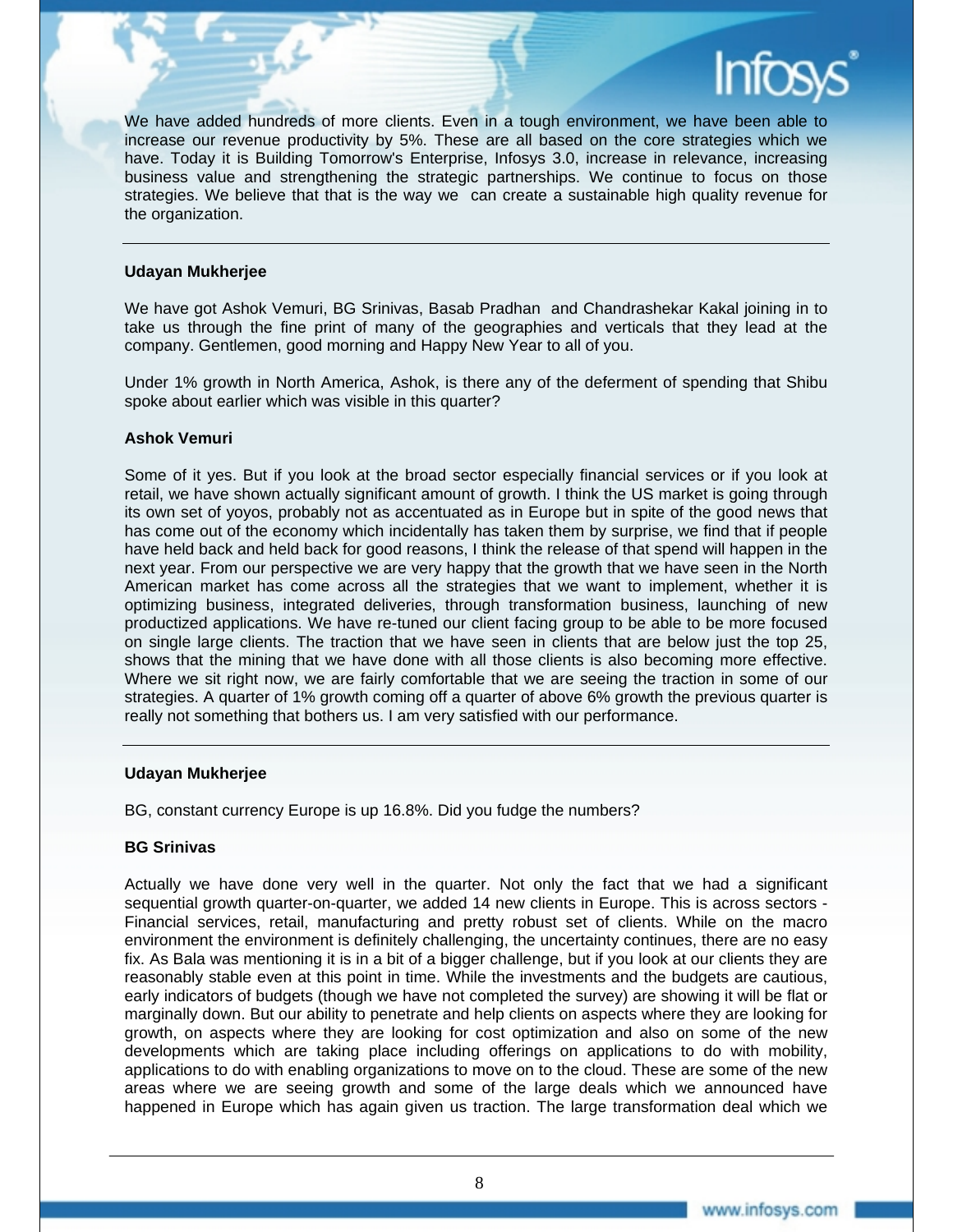

won in one of our manufacturing clients has seen significant ramp up during the quarter. These are some of the elements which has helped us grow. 14 new clients added is another hallmark. We have not added that many clients in a quarter. These are some of the reasons why we have been able to show growth in Europe.

# **Sonia Shenoy**

Gentlemen, good morning to all of you. BG, I wanted to ask you about the vendors and what exactly they are doing in terms of price cut, if you are seeing anything at all because there is some talk in the market that vendors like BT are going in with some bit of a pressure on pricing. Are you facing that?

# **BG Srinivas**

Overall, given the environment the pricing will definitely be under pressure. It depends on what partners like Infosys do to address that. Like I mentioned, when we talk about helping clients transform their business, the decisions made on such engagements are not on pricing. When we talk about creating platforms and building solutions, it is not necessarily led on prices. Yes, if you look at commodity outsourcing, that will come under price pressure no doubt and then the competitive pressure will increase. It depends on how to drive quality of growth and that is what we are seeing. If you look at Europe as a continent across sectors while pricing pressures continue, we have been able to hold on to prices. In transformational deals, in deals which are platform-led, we are able to get the premium. Also, our credibility of having delivered those kind of engagements in Europe gives us an extra impetus in terms of holding on to prices. Going forward again, as I said, while budgets do come under pressure, it depends on how you specifically engage and drive the quality of growth.

# **Sonia Shenoy**

Chandrashekar, what about you, what kind of an outlook are you seeing in the IT services business and would you think that maybe going ahead companies like yourself would have to compromise a little bit by way of volume just in order to get that go ahead?

# **Chandrashekar Kakal**

If you look at the client spending pattern, they continue to spend on optimizing their business, no doubt about it. While in difficult times, they may cut down on their discretionary spending, under non-discretionary spending they have to continue to optimize their businesses. Whether it is application development or maintenance or infrastructure management or validation services or business process outsourcing, clients continue to spend. What we are seeing in the market interestingly is that they are not buying these services in isolation now. These are now being looked as integrated services. We are happy that our strategy to combine some of these earlier services and then offer them in an integrated manner has started yielding results and started resonating very well with the clients' demand. For example if you had a situation earlier where we are selling infrastructure management as a service and then testing as a service, today it is combining together and offering it as an infrastructure testing which is new. Clients are asking for more and more managed services where we have to take complete bottom-line on the end-to-end services rather than selling each one as a separate service. That is very interesting and then our strategy is very much in line with that. Clients are looking for people like us to take the entire bottom-line on delivering it rather than actually selling individual services. That is what is happening. To beat the pricing aspects, when we are innovating in the boundaries o in the intersection of the services, that does not become a big issue. If you are selling the traditional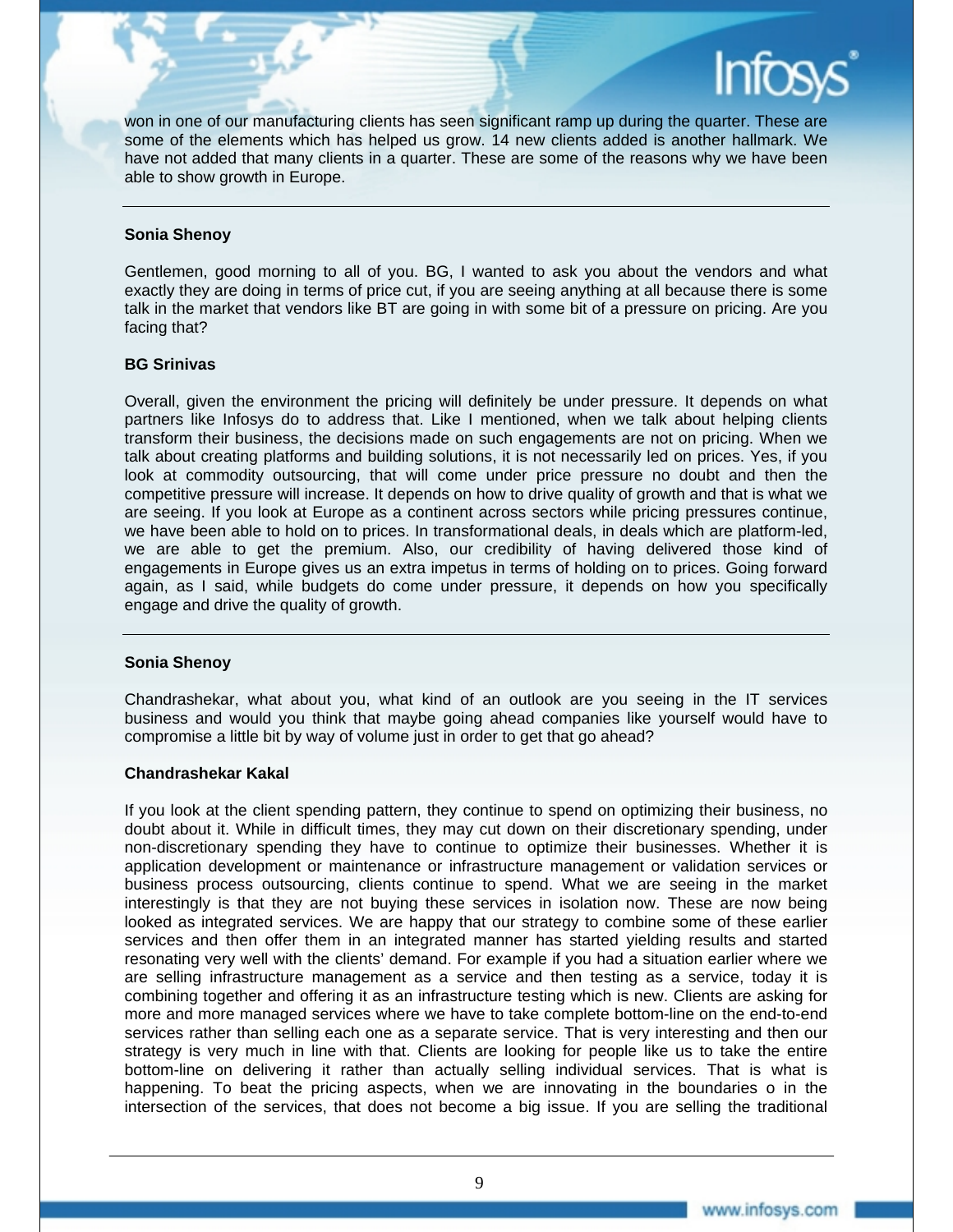

commoditized services only and not innovating, then it becomes a direct comparison and an issue. That is how we are attacking the issue.

#### **Udayan Mukherjee**

Basab, new deals do not seem to be or new orders do not seem to be a big problem but as Bala or Shibu was suggesting earlier, are you facing significant stickiness in ramp ups?

#### **Basab Pradhan**

I would say that if you look at this quarter, in all aspects it was a pretty good quarter. We added 49 clients which is a very nice trend if you look at the last few quarters. If you look at the large deals, we did 5 large deals with 2 of them over half a billion dollars which is a very good performance on the deal side. We are continuing to grow our large accounts. Overall I am pretty happy. If you look at just the performance metrics, how you look at the sales force, it is doing very well. We have a very good team. I am not actually very worried about anything.

#### **Udayan Mukherjee**

Ashok, are you facing any resistance on the ramp ups, is that resulting in the relatively tapid growth you witnessed ?

# **Ashok Vemuri**

No, I think if you look at the service lines and especially financial services, let's talk about that since I manage that, we had decent growth in a quarter coming off at 8.5% growth in the services business. We are not seeing any pressure on ramp ups, in the fact that as Bala and Shibu were mentioning, there will be some issues with regards to start of the project. You may win a deal but your start dates may get deferred due to various reasons and when you are looking at it only from a 90-day perspective, even a delay of couple of weeks actually makes the difference. We are seeing some delays in starts we are seeing some delays in decision. Even after the deal is signed, people are saying okay, I need to get one more signature and that all plays into the uncertainty and volatility in the environment that the clients are seeing. If you look at the velocity of the deals, we are actually seeing more and more bundled deals as Kakal was mentioning and more and more larger deals. Our performance in some of these larger deals in winning them and bringing into closure has dramatically improved. If you look at the 5 deals that Basab was talking about, 2 of them are in financial services and one of them is amongst the largest ones. Both the large deals in financial services is in Europe. In the US market, we are seeing traction in areas where we have significant headroom vis-à-vis our competitors like in the insurance space or in the healthcare space. In Europe it is not a very large footprint, but we are seeing traction. 49 account openings in a quarter, our sales people are doing really doing yo-men service out there.

# **Sonia Shenoy**

BG, what about the indications from here on? What kind of large deals could we expect say from the Europe region or overall like he was indicating.

# **BG Srinivas**

See if you look at the number of large deals in the vicinity and in the horizon, we do not expect that to be significantly different as of this year given the fact that the nature of deals is changing. In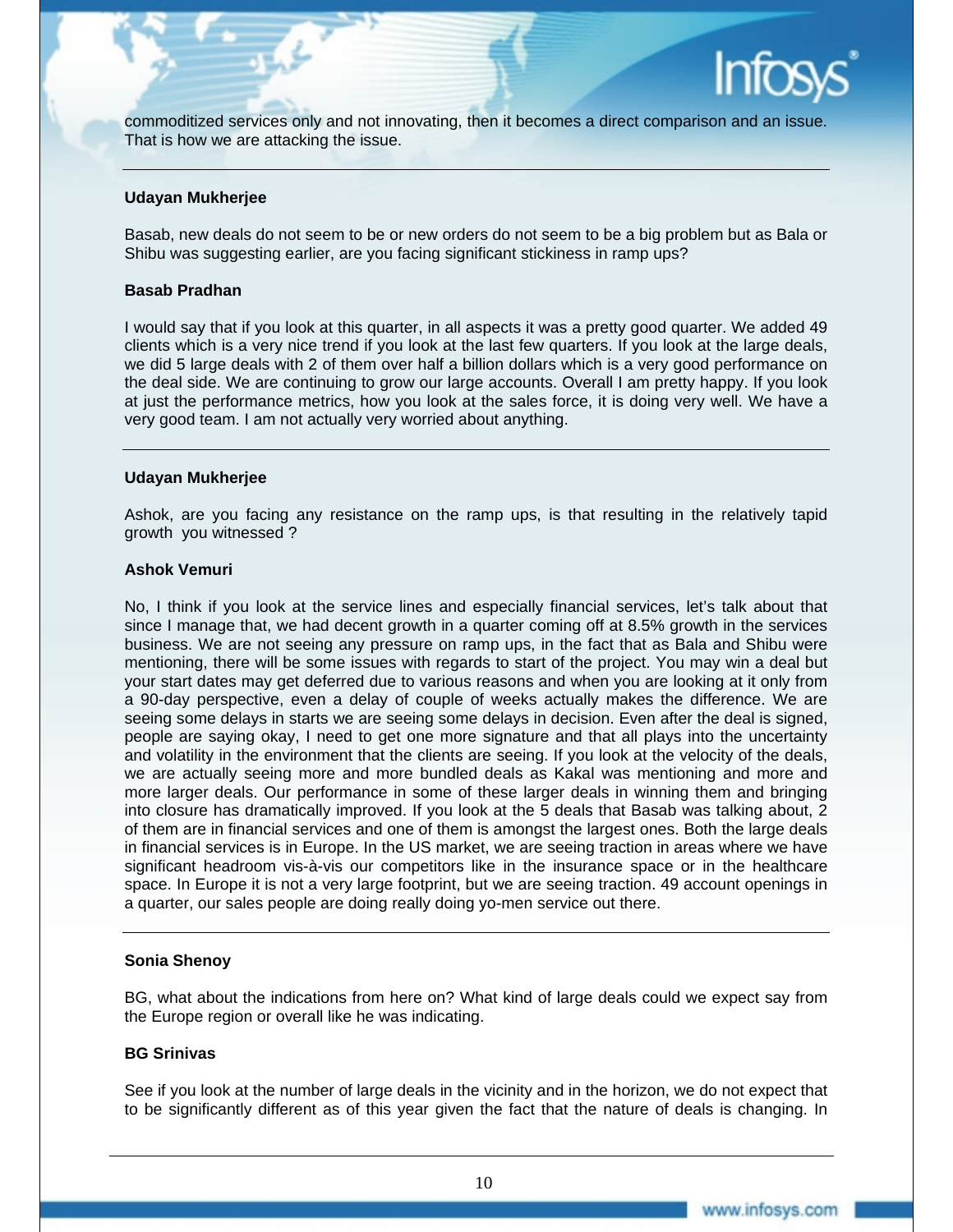

other words, what clients are looking at on aspects of cost optimization beyond IT, the BPO part is becoming an integral part of this. Some of the deals which are happening today in terms of large outsourcing, BPO is becoming integral part. 2 of the deals which we won amongst the 5 include BPO. In that context while the service line mix could change, the pipeline is not significantly changing as such. If things again continue to be relatively stable, it should not really upset the applecart in terms of the large pipeline but the nature of the deal could change. The sectors which have not been so mature in managed outsourcing are looking at those aspects to optimize cost. You will also see some of the outsourcing deals coming from sectors which were traditionally not in the outsourcing, other than financial services which has been the most mature. We were seeing that happening in manufacturing, some of the utility companies are looking at vendor consolidation outsourcing. Especially in Europe where most of them use to just subcontract individuals and now they are looking at manage outsourcing to leverage the larger benefits.

# **Udayan Mukherjee**

Kakal, what about discretionary, are you seeing a lot of resistance there in discretionary spends?

 $\_$  , and the set of the set of the set of the set of the set of the set of the set of the set of the set of the set of the set of the set of the set of the set of the set of the set of the set of the set of the set of th

# **Chandrashekar Kakal**

In case of discretionary spend, in difficult times, clients go very cautious and then offer the large programs in smaller pieces. That trend is continuing and accelerating. While earlier in the discretionary spend area, consulting & system integration, package implementation, we could see large programs awarded at once to one particular vendor, now it is broken up and awarded in smaller pieces region by region, phase by phase. That is the trend that we are seeing.

# **Sonia Shenoy**

Well, I just wanted to know what is the kind of growth that apart from Europe, you guys are expecting to see in either emerging markets or in North America? Is this kind of growth that we have seen off late sustainable in say the next couple of quarters in the fiscal?

# **Ashok Vemuri**

Let me take first half of that. Clearly Europe is a very large piece of world economy, so anything that happens negative in Europe is going to impact the other countries as well. They are not isolated, they are large consumers as well as large generators and they have significant role to play. But if you look at our performance, in North America we are seeing traction, it is a mature market. We have significant expertise and experience there, we have done a lot of things in order to be able to sell some of these new strategies that we have embarked on which is part of Infosys 3.0 whether it is business transformation, consulting services, our product and platform story. What really does not stand out given the size that we at, is some of the business volume growth that we have seen in the rest of the world or in Asia Pacific for that matter. Australia has done very well. There are large deals in the pipeline in the Australian market. We have seen significant traction in Japan. We have set up a center in Dalian in China which caters to Japanese banks and they are beginning to adopt that model as well. We have set up operations in Singapore, we have set up operations in other parts of China as well. Our sense is that as there is a migration, if you will, of sentiment of business growth towards the East, we are in a position to capture some of the things that will come out. Today if I talked about large financial services clients that are US-based who run operations in Singapore or in Asia, I actually deal with them directly there rather than having to go to New York for example to get a deal in Singapore. I think we will see that trend. We are beginning to capture pieces of that. We are beefing up our delivery as well as our client facing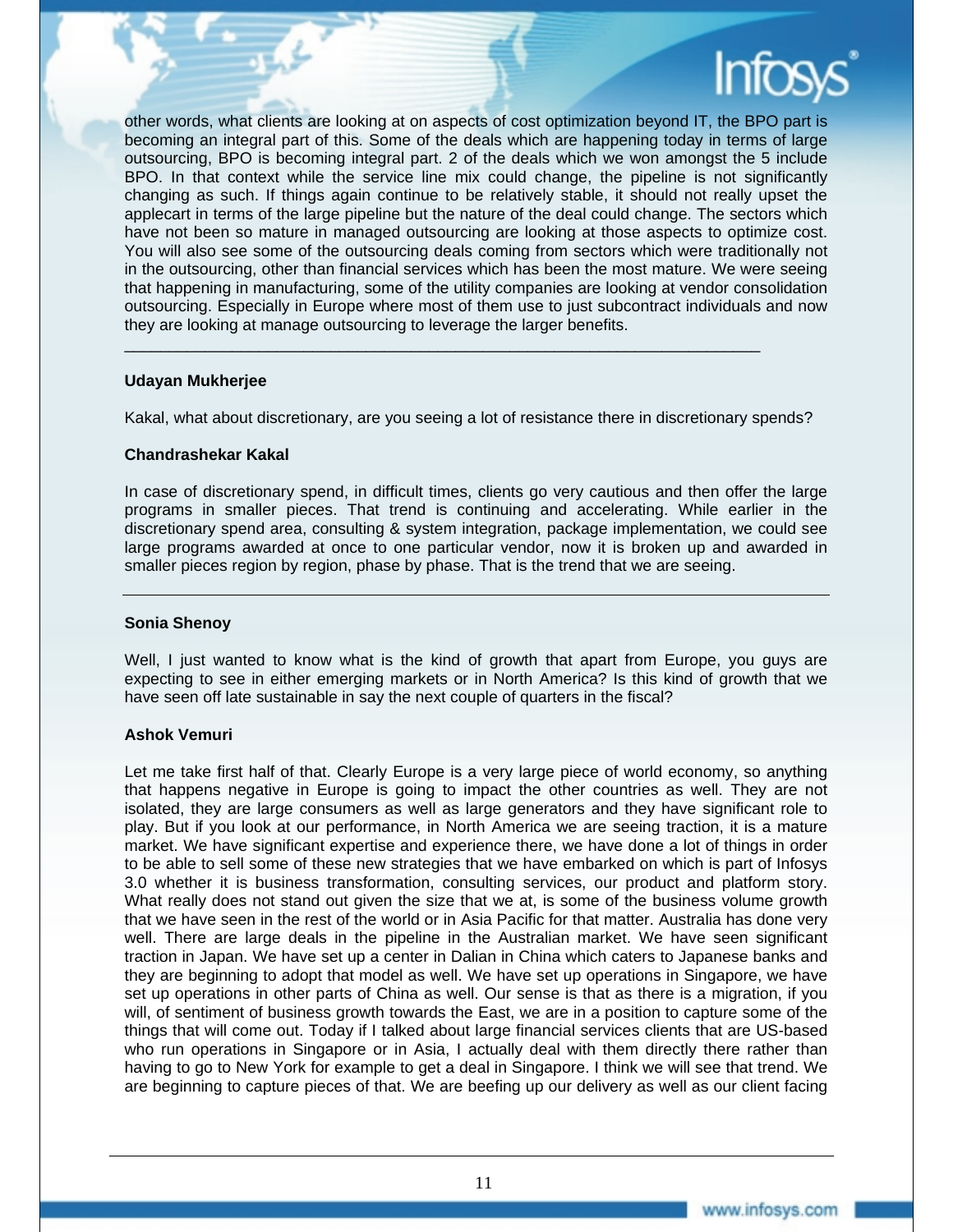

group there. We think there is a combination of some of the 3.0 strategies in terms of technology and products as well as our geographical distribution, I think we will be in a better place.

#### **Udayan Mukherjee**

Also is there any deceleration in consulting, one of the analysts was alluding to it. Have you seen any kind of weakness in this quarter?

#### **Basab Pradhan**

No, actually I think we are doing quite well. If you look at consulting & system integration together because that is the way we look at the business. What we do not like to do is consulting by itself, that is not our business and that is the key thrust area for us. Post re-org we have a lot of pieces fallen in place. Good pipeline. At least from our standpoint, it looks very good.

#### **Udayan Mukherjee**

Any resistance on pricing that you are experiencing, I know there is not much visible in the current quarter but going forward on future deals.

#### **Basab Pradhan**

If you think about in connection with consulting.

#### **Udayan Mukherjee**

No, generally.

#### **Basab Pradhan**

In general also my answer would be the same which is that our direction is to take the game to a place where the value that we are adding to the client, differentiation versus other competitors, is such that the pressure on pricing is lower. We want the competitive intensity on what we are doing to be low in which case we have greater control over pricing. If it is commoditized business, it is exposed to pricing pressures. That is the direction we are going in. We have done very well in product, platform and solutions and we are keeping the thrust on the consulting & system integration as well.

# **Sonia Shenoy**

Chandrashekar, if you had to give us or throw some caution in terms of the individual parameters of BFSI, telecom all the segments, which ones would you be the most vary of in terms of the growth from here on?

# **Chandrashekar Kakal**

Actually we are seeing all-round growth. BFSI is the largest spender anyways and especially insurance sector has been spending and we are capturing some of that. It has got reflected in our quarter 3 growth also. BFSI is spending and we do not have any issue on capturing that demand. Our capability and our ability to service clients and come up with innovative solutions, innovative service offerings is very high in the BFSI sector. Telecom is still cause for the concern. We do not